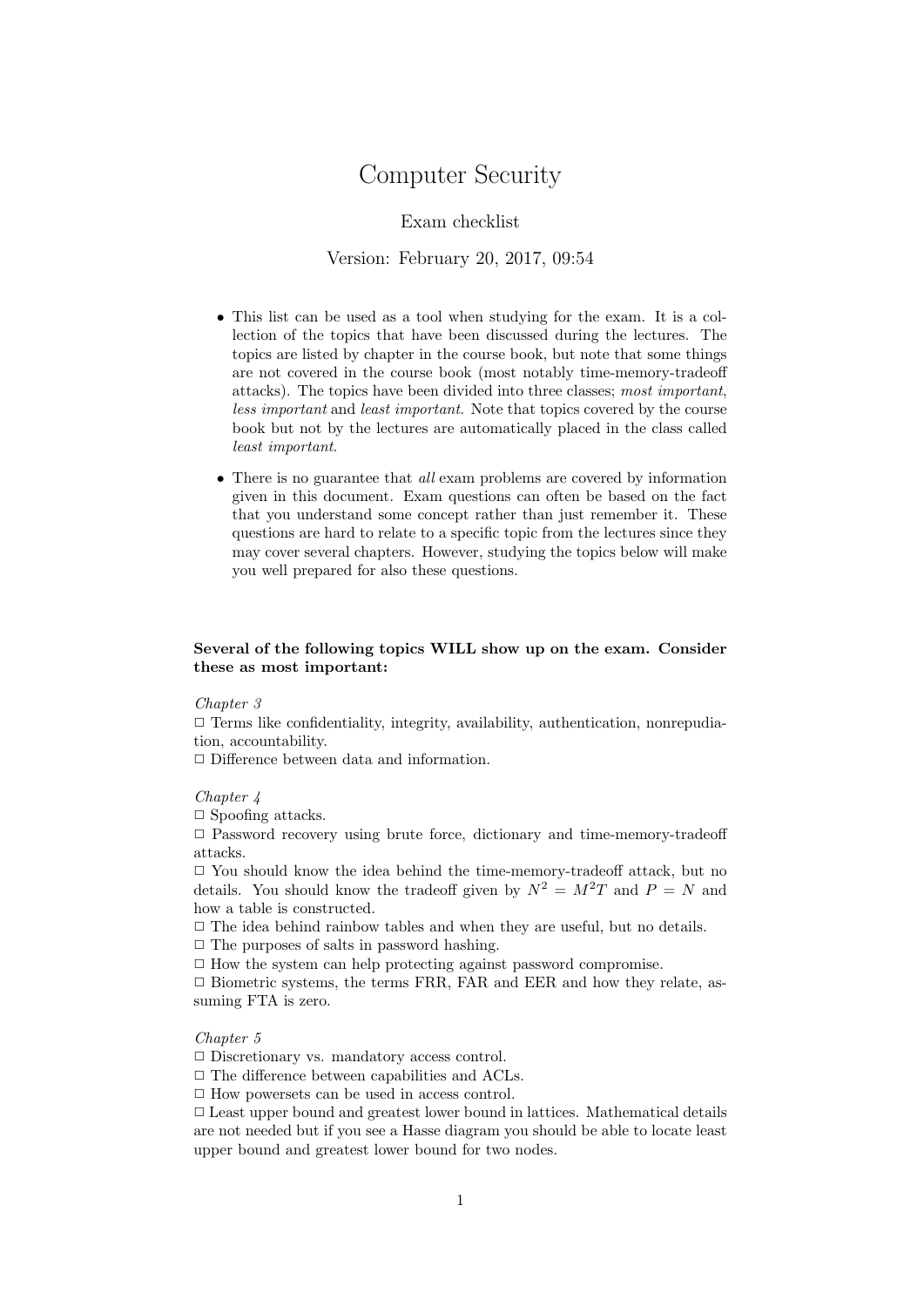# Chapter 6

 $\Box$  The difference between reference monitor, security kernel and the trusted computing base (TCB).

 $\Box$  The concept of reference monitors and their purpose.

 $\Box$  Controlled invocation.

#### Chapter 7

 $\Box$  Difference between real and effective UID in Unix.

 $\Box$  Difference between crypt, MD5 crypt and bcrypt in terms of performance and security. You do not have to know the details of the algorithms or exactly where they are used.

 $\Box$  Purpose of /etc/shadow file and the type of information stored in this file (no details).

 $\Box$  How access control works in Unix (read,write,execute,owner,group,other).

 $\Box$  Setuid in Unix.

 $\Box$  You do not have to remember what is in an inode, but if you see an inode you should be able to locate the important information in it.

 $\Box$  Use of umask in Unix.

 $\Box$  Usage and potential problems with searchpath in Unix.

 $\Box$  How hosts.allow and hosts.deny are used to determine access control to network services in Unix.

## Chapter 8

 $\Box$  The problem with the LM hash and how the NTLM hash is better. You do not have to know the exact details of how they work.

 $\Box$  What are access tokens and what do they contain?

 $\Box$  The concept of privileges.

 $\Box$  What are security descriptors and what do they contain?

 $\Box$  The concept of DACL, how access control lists are searched and what consequences does the search have? The difference between Windows and Unix is important here.

 $\Box$  The purpose of the SACL.

 $\Box$  How access control on the network differs from access control on the computer.

 $\Box$  Access control for a restricted token.

#### Chapter 9

 $\Box$  How a general tracker can be used to derive sensitive information in statistical databases.

#### Chapter 10

 $\Box$  You should understand how buffer overflow attacks on the stack work and how they can be prevented and detected. This includes canaries,  $W \oplus X$  and ASLR.

 $\Box$  You should understand the idea behind SQL injection attacks how they can be prevented.

#### Chapter 11.1-11.2, 12.1-12.3

 $\Box$  In Bell-LaPadula you should know the ss-property, the \*-property and the ds-property.

 $\Box$  Tranquility in Bell-LaPadula.

✷ Conceptual difference between Bell-LaPadula and Biba models.

 $\Box$  How new integrity levels are computed after reading/writing to an object in the case of dynamic integrity levels in Biba?

 $\Box$  You should know the fact that Clark-Wilson focuses on integrity.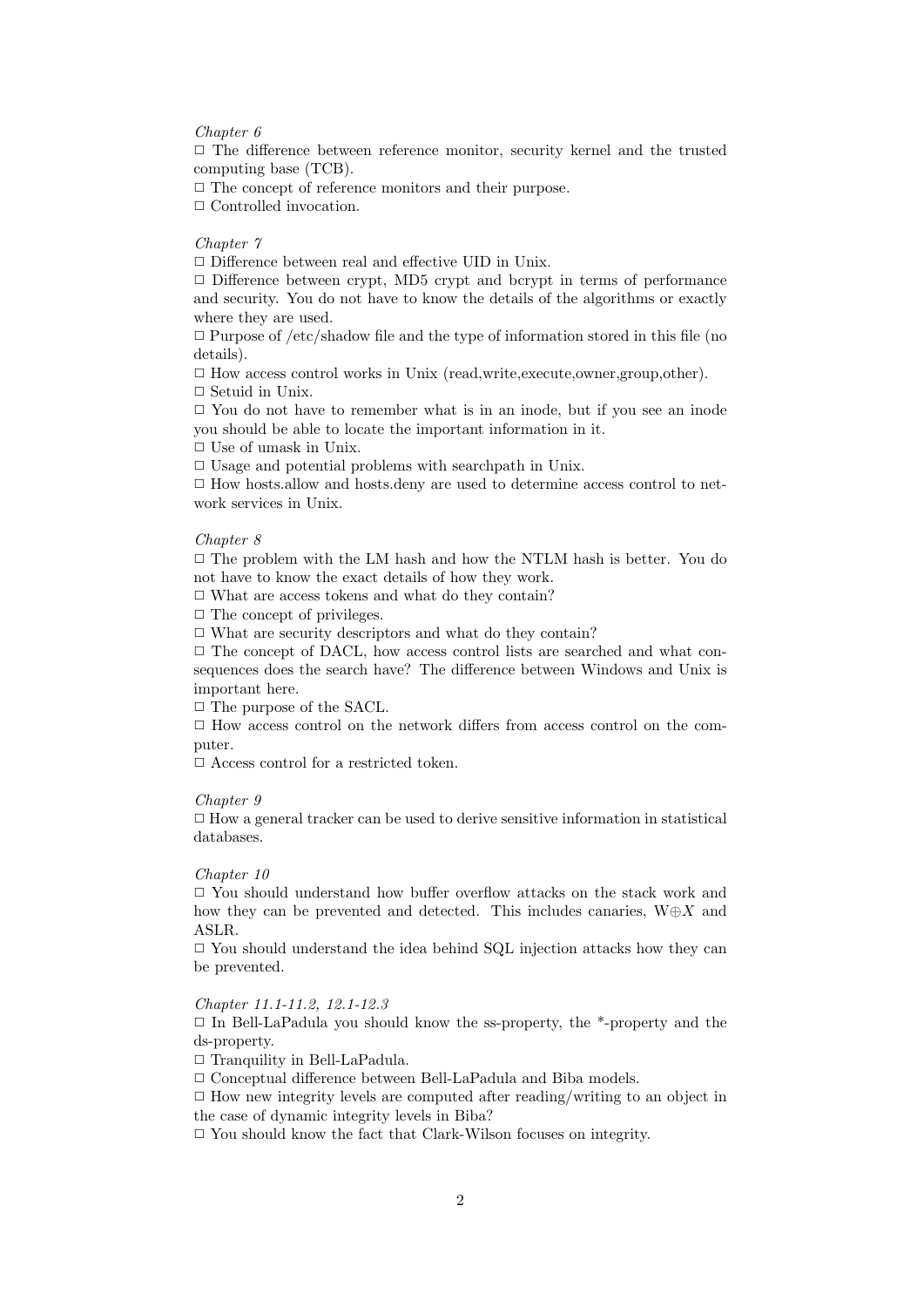## Chapter 13

 $\Box$  Strengths and limitations of security evaluation.

✷ Difference between Orange Book, ITSEC and Common Criteria in terms of functionality and assurance for products.

✷ Classification of products in Orange Book, ITSEC and Common Criteria, but not the details of the different classes or evaluation levels.

## Chapter 14

 $\Box$  Empirically, provably and unconditionally secure.

 $\Box$  Kerckhoffs' principle.

✷ Relation between stream ciphers and OTP.

 $\Box$  Stream ciphers vs. block ciphers.

□ Block cipher modes ECB, CBC and OFB.

 $\Box$  Symmetric vs. asymmetric cryptography and which types of algorithms belong to which group.

 $\Box$  You should be able to compute a toy RSA example, which means that you should know the RSA algorithm.

 $\Box$  Defining properties of hash functions and the additional properties preimage resistance, second preimage resistance and collision resistance.

 $\Box$  Birthday paradox. You do not have to know how to derive it but you should know its meaning and consequences.

 $\Box$  Properties of MAC functions.

 $\Box$  Digital signatures and how they differ from MAC functions.

 $\Box$  You should know that El Gamal is based on the discrete logarithm problem.

### Chapter 15

 $\Box$  The terms key transport, key agreement, implicit key authentication, key confirmation and explicit key authentication.

 $\Box$  Replay attacks.

 $\Box$  Man-in-the-Middle attacks  $\Box$  Certificates and certificate chains. You do not have to know every field in a certificate, only the most important ones.

 $\Box$  The Diffie-Hellman protocol (how it works) and the main problem with the protocol.

 $\Box$  How STS solves the problem in Diffie-Hellman.

 $\Box$  For AKEP2, EKE, Needham-Schroeder and Kerberos you should only remember the most important things about them, e.g., the problem with Needham-Schroeder and how Kerberos solves this problem. You should be able to understand them when you see them, but not remember the details by heart.

### Chapter 16

 $\Box$  Traffic analysis.

 $\Box$  The SSL handshake when RSA is used.

 $\Box$  Purpose of random numbers in SSL.

 $\Box$  Basics of IPsec.

 $\Box$  The difference between the 4 ways of using IPsec,  $\{AH, ESP\} \times \{Transport,$ Tunnel}.

Chapter 17

 $\Box$  The difference between packet filters, stateful packet filters and application level proxies.

 $\Box$  Idea behind anomaly detection and misuse detection for an IDS, and the differences.

 $\Box$  Purpose of Honeypots.

#### Chapter 19

 $\Box$  How authentication and key agreement works in GSM.

 $\Box$  The important improvements made to the authentication and key agreement